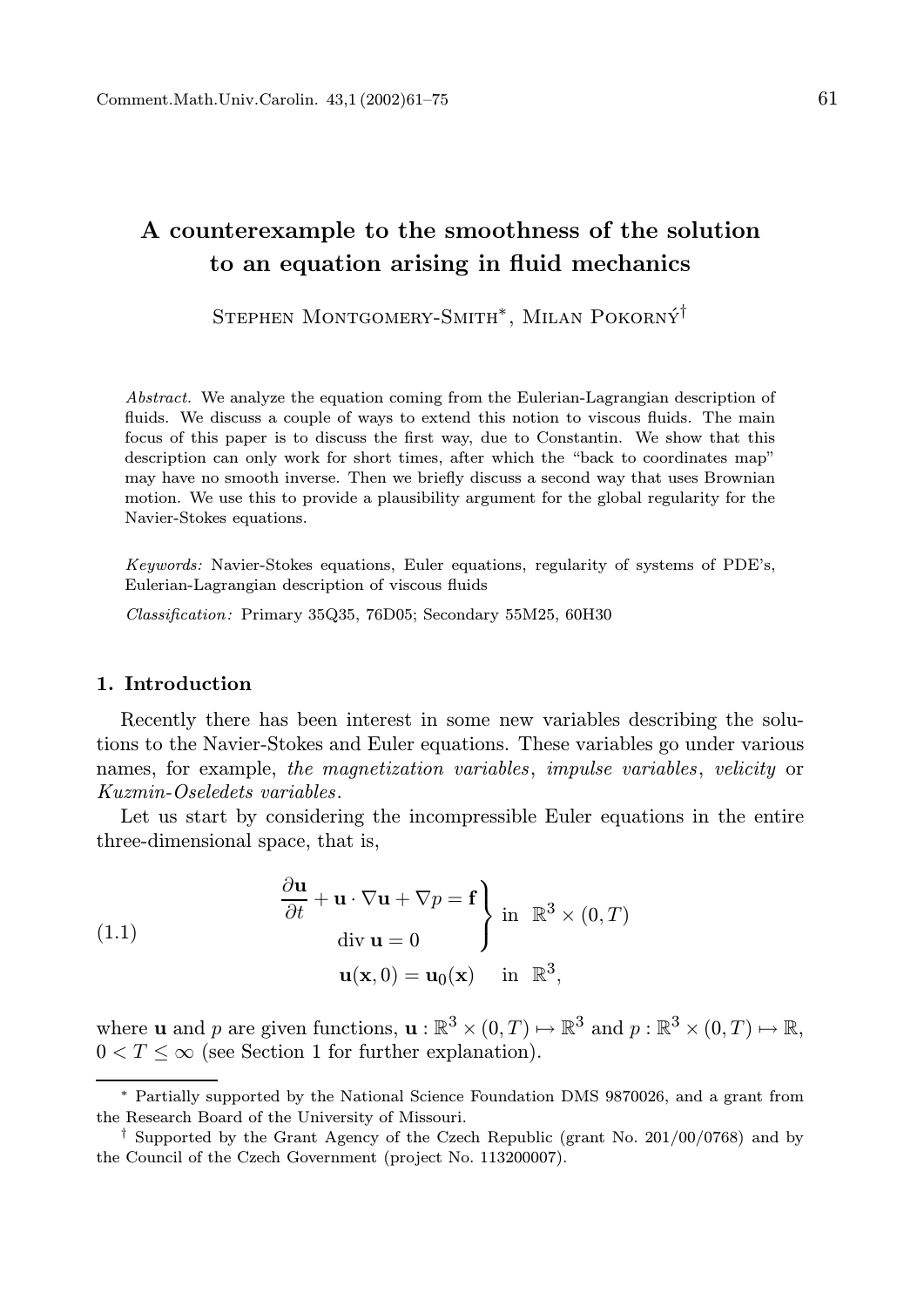The question of global existence of even only weak solutions to system  $(1.1)$  is an open question and only the existence of either measure-valued solutions (see [3]) or dissipative solutions (see [7]) is known. Nevertheless, a common approach to try to prove the global existence of smooth solutions is to use local existence results, and thus reduce the problem to proving a priori estimates. So we will assume that we have a smooth solution to the equations.

In that case, we can rewrite the Euler equations as the following system of equations (see for example [1]):

(1.2)  
\n
$$
\begin{aligned}\n\frac{\partial \mathbf{m}}{\partial t} + \mathbf{u} \cdot \nabla \mathbf{m} + \mathbf{m} \cdot (\nabla \mathbf{u})^T &= \mathbf{f} \\
\mathbf{u} &= \mathbf{m} - \nabla \eta \\
\text{div } \mathbf{u} &= 0 \\
\mathbf{m}(\mathbf{x}, 0) &= \mathbf{u}_0(\mathbf{x}) \quad \text{in } \mathbb{R}^3.\n\end{aligned}
$$

Here  $\mathbf{m} : \mathbb{R}^3 \times (0,T) \mapsto \mathbb{R}^3$  is called the magnetization variable. This new formulation has several advantages to the usual one, in particular the solution can be written rather nicely in the following way. Suppose that the initial value for m may be written as

(1.3) 
$$
\mathbf{m}(\mathbf{x},0) = \sum_{i=1}^{R} \beta_i(\mathbf{x},0) \nabla \alpha_i(\mathbf{x},0),
$$

and suppose that  $\alpha$  and  $\beta$  satisfy the transport equations, that is

$$
\frac{\partial \alpha_i}{\partial t} + \mathbf{u} \cdot \nabla \alpha_i = 0
$$

$$
\frac{\partial \beta_i}{\partial t} + \mathbf{u} \cdot \nabla \beta_i = \sum_{j=1}^R Q_{j,i} f_j
$$

where  $\mathbf{Q} = (Q_{i,j})$  is the matrix inverse of the matrix whose entries are  $\frac{\partial \alpha_i}{\partial x_j}$ . (There is some difficulty to suppose that this inverse exists unless  $R = 3$  — see below. But generally this will not be a problem if  $f = 0$ .) Then

$$
\mathbf{m}(\mathbf{x},t) = \sum_{i=1}^{R} \beta_i(\mathbf{x},t) \nabla \alpha_i(\mathbf{x},t)
$$

is the solution to system (1.2). That is to say, at least in the case that  $\mathbf{f} = 0$ , the magnetization variable may be thought of as a "1-form" acting naturally under a change of basis induced by the flow of the fluid.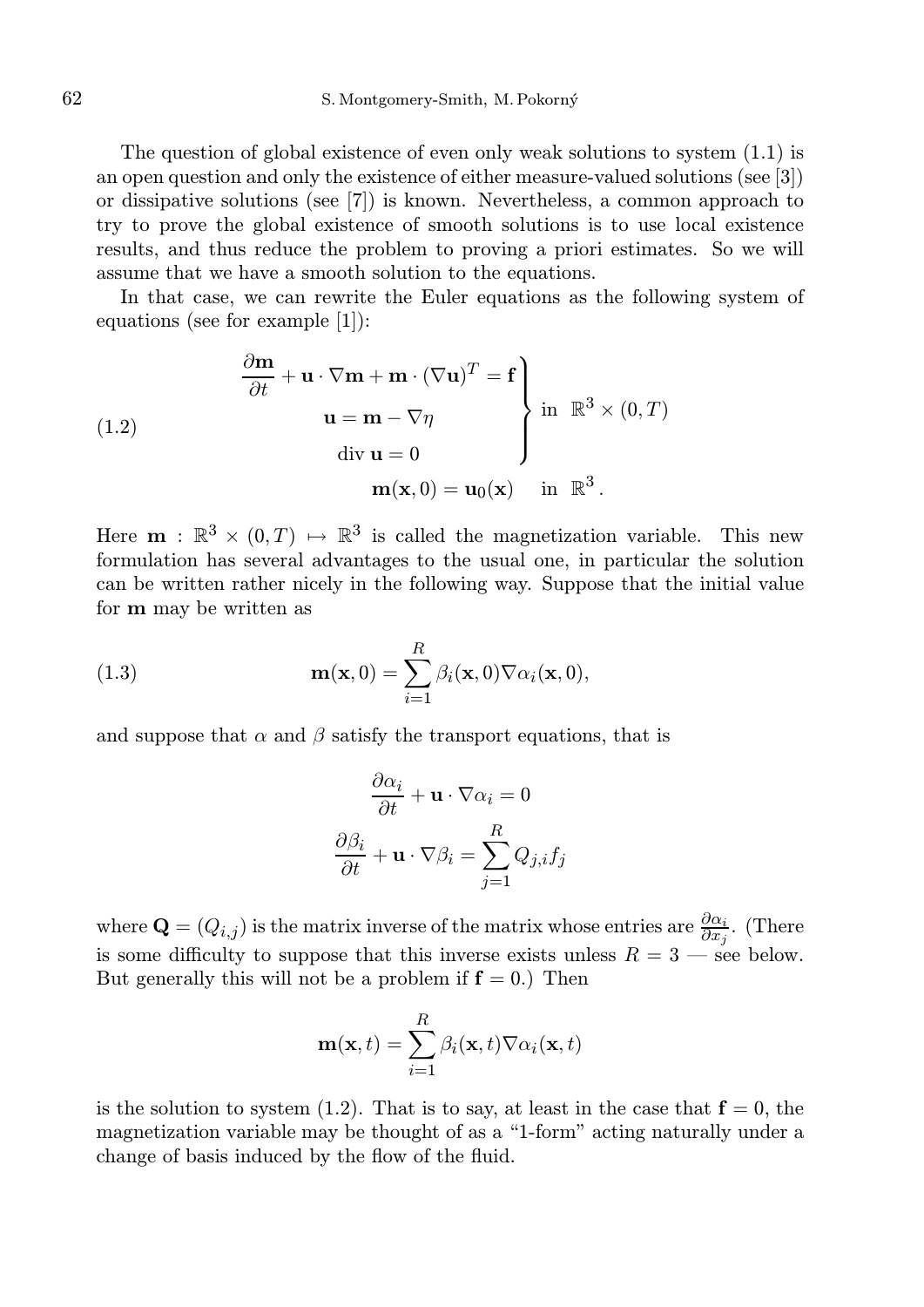A counterexample to the smoothness of the solution to an equation arising in fluid mechanics 63

The advantage of the magnetization variable is that it is local in that its support never gets larger, it is simply pushed around by the flow. It is only at the end, after one has calculated the final value of m, that one needs to take the Leray projection to compute the velocity field u.

Indeed one very explicit way to write  **according to equation**  $(1.3)$  **is to set**  $\alpha_i(\mathbf{x}, 0)$  equal to the *i*th unit vector, and  $\beta_i(\mathbf{x}, 0) = u_i(\mathbf{x}, 0)$ , for  $1 \le i \le R = 3$ . In that case let us denote  $A_i^E(\mathbf{x}, t) = \alpha_i(\mathbf{x}, t)$  and  $v_i(\mathbf{x}, t) = \beta_i(\mathbf{x}, t)$ . In that case we see that  $\mathbf{A}^E(\mathbf{x},t)$  is actually the back to coordinates map, that is, it denotes the initial position of the particle of fluid that is at  $x$  at time t (see for example [1]). Furthermore in the case that  $f = 0$ , we see that  $v(x, t) =$  $u_0(A^E(x))$ . Furthermore, it is well known if u is smooth, that  $A^E(\cdot, t)$  is smoothly invertible, and that the determinant of the Jacobian of  $A^E$  is identically equal to 1 (because div  $\mathbf{u} = 0$ ). Hence the matrix **Q** exists. For definiteness, we write the explicit equation for m:

(1.4) 
$$
m_i(\mathbf{x},t) = \frac{\partial \mathbf{A}^E(\mathbf{x},t)}{\partial x_i} \cdot \mathbf{v}^E(\mathbf{x},t).
$$

The desire, then, is to try to extend this notion to the Navier-Stokes equations

(1.5)  
\n
$$
\frac{\partial \mathbf{u}}{\partial t} + \mathbf{u} \cdot \nabla \mathbf{u} - \nu \Delta \mathbf{u} + \nabla p = \mathbf{f} \Bigg\} \text{ in } \mathbb{R}^3 \times (0, T)
$$
\n
$$
\text{div } \mathbf{u} = 0
$$
\n
$$
\mathbf{u}(\mathbf{x}, 0) = \mathbf{u}_0(\mathbf{x}) \text{ in } \mathbb{R}^3.
$$

(Only local-in-time existence of smooth solutions to the Navier-Stokes equations is known — see for example  $[4]$ ; globally in time, only existence of weak solutions is known, see [6].)

Again, these can be rewritten into the magnetic variables formulation as follows:

(1.6)  
\n
$$
\frac{\partial \mathbf{m}}{\partial t} - \nu \Delta \mathbf{m} + \mathbf{u} \cdot \nabla \mathbf{m} + \mathbf{m} \cdot (\nabla \mathbf{u})^T = \mathbf{f}
$$
\n
$$
\mathbf{u} = \mathbf{m} - \nabla \eta
$$
\n
$$
\text{div } \mathbf{u} = 0
$$
\n
$$
\mathbf{m}(\mathbf{x}, 0) = \mathbf{u}_0(\mathbf{x}) \quad \text{in } \mathbb{R}^3.
$$

The problem is to find the analogue of equation (1.4). The difficulty comes from the term  $\nu\Delta m$ . There are two ways known to the authors — one is to use probabilistic techniques. Since this technique seems to be not as widely known as it should be, we will include a short (non-rigorous) description of this method at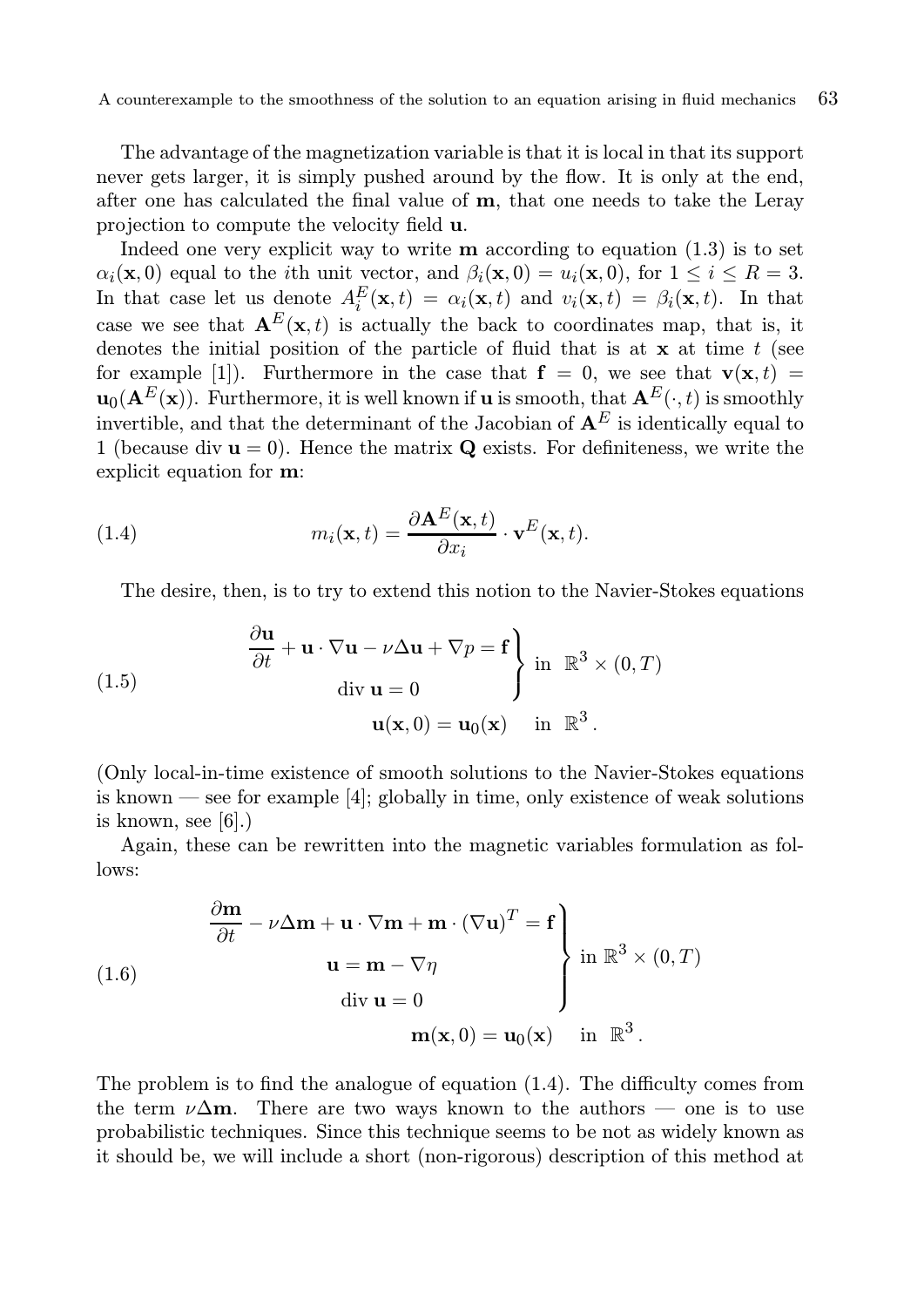the end of the paper. We will also include a short plausibility argument for the global regularity for the Navier-Stokes equations.

Another approach was developed by Peter Constantin (see [2]). He used new quantities  $\mathbf{A}^{N}$  and  $\mathbf{v}^{N}$  obeying the following equations. Let us represent **u** in a form similar to (1.2)

$$
u_i(\mathbf{x},t) = \frac{\partial \mathbf{A}^N(\mathbf{x},t)}{\partial x_i} \cdot \mathbf{v}^N(\mathbf{x},t) - \frac{\partial n(\mathbf{x},t)}{\partial x_i},
$$

where

(1.7) 
$$
\Gamma(\mathbf{A}^{N}) = \mathbf{0} \quad \text{in } \mathbb{R}^{3} \times (0, T)
$$

$$
\mathbf{A}^{N}(\mathbf{x}, 0) = \mathbf{x} \quad \text{in } \mathbb{R}^{3}
$$

$$
\Gamma = \frac{\partial}{\partial t} + \mathbf{u} \cdot \nabla - \nu \Delta,
$$

and  $\mathbf{v}^N$  obeys a rather complicated equation

$$
\Gamma(v_i^N) = 2\nu C_{m,k;i} \frac{\partial v_m}{\partial x_k} + Q_{j,i} f_j,
$$

where Q is the inverse matrix to  $\nabla \mathbf{A}^N$  and  $\Gamma^m_{i,j} = -Q_{k,j}C_{m,k;i}$  denotes the Christoffel coefficients. In order for the equation for  $\bf{v}$  to make sense, it is necessary for the map  $\mathbf{A}^{N}$  to have a smooth inverse. An approach to proving such a result is to consider the system of PDE's

(1.8) 
$$
\Gamma(\mathbf{Q}) = (\nabla \mathbf{u})\mathbf{Q} + 2\nu \mathbf{Q} \partial_k (\nabla \mathbf{A}^N) \partial_k \mathbf{Q} \quad \text{in } \mathbb{R}^3 \times (0, T)
$$

$$
\mathbf{Q}(\mathbf{x}, 0) = \mathbf{I} \quad \text{in } \mathbb{R}^3.
$$

If the above equations have smooth solutions, then it can easily be shown that Q is the inverse to  $\nabla \mathbf{A}^{N}$ . However, the problem is that while it is easy and standard to show that equation (1.8) has local smooth solutions, it is not clear that it has global solutions in any sense at all.

The purpose of this note is to show that indeed global smooth solutions do not exist. As Peter Constantin pointed out to us, this does not invalidate his method, but it does mean that to make his method work for a large time period that one has to break that interval into shorter pieces, and apply the method to each small interval.

The main result is summarized in the following theorem.

**Theorem 1.1.** There exists  $\mathbf{u} \in C_0^{\infty}(\mathbb{R}^3 \times [0, \infty))$ , divergence free such that if  ${\bf A}^N$  is a smooth solution to (1.7) then there exists  $t > 0$  such that

- (a)  $\mathbf{A}^{N}(\mathbf{0}, t)$  does not have a smooth inverse,
- (b)  $\limsup_{\tau \to t^-} ||\mathbf{Q}||_{\infty}(\tau) = \infty$ ,

where **Q** is a solution to (1.8) corresponding to **u** and  $\mathbf{A}^{N}$ .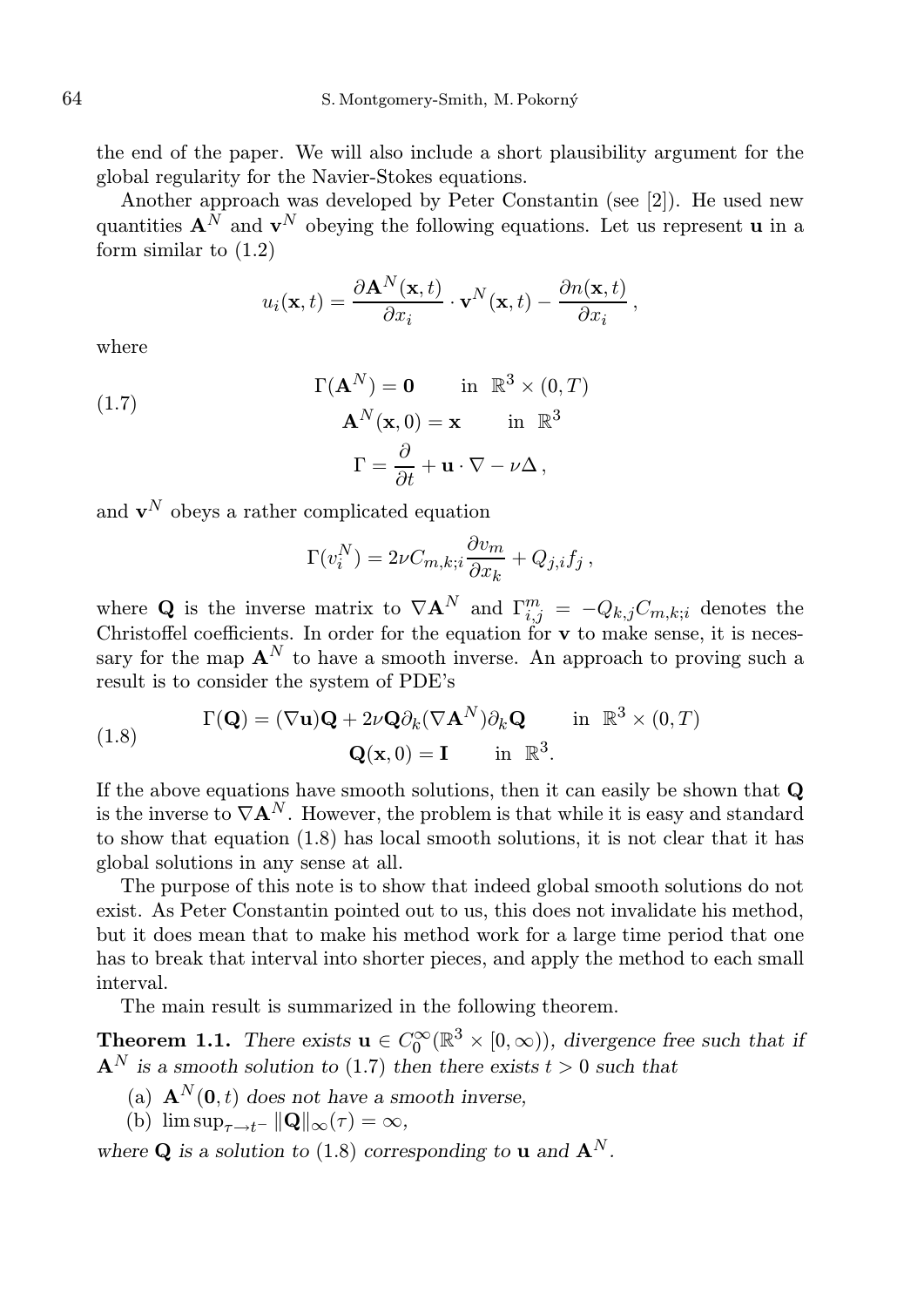A counterexample to the smoothness of the solution to an equation arising in fluid mechanics 65

### 2. Outline of the proof of Theorem 1.1

In this section we will give the plan for the proof of Theorem 1.1. The idea of the proof is really quite simple. We will in fact construct a family of divergence free, smooth solutions  $\mathbf{u}_s$  to (1.8) parameterized by a number  $s \in [0, 2\pi]$ . We will use simple ideas from algebraic topology to show that there exists  $s_0 \in [0, 2\pi]$ such that  $u_{s_0}$  provides an example to prove Theorem 1.1.

In fact all of the solutions we construct will be axisymmetric, indeed, when written in cylindrical coordinates, they have the form:  $\mathbf{u}_s = (0, u_\theta(r, z, t), 0)$ . We will prove that there exists  $s_0 \in [0, 2\pi]$  and  $t_0 > 0$  such that the Jacobian  $\nabla \mathbf{A}_{s_0}^N(0, t_0)$  is non-invertible. To this end we have the following representation result.

**Lemma 2.1.** For any  $t > 0$ ,  $\nabla \mathbf{A}_s^N(\mathbf{0}, t)$  can be uniquely written as

| $\int a_s \cos b_s,$ | $-a_s \sin b_s,$ | 0 <sup>1</sup> |
|----------------------|------------------|----------------|
| $a_s \sin b_s$ ,     | $a_s \cos b_s$   | 0              |
|                      | $\Omega$ .       |                |

for some  $a_s(t) \in \mathbb{R}^+$  and  $b_s(t) \in [0, 2\pi)$ .

The proof of Theorem 1.1 will proceed as follows. For each  $s \in [0, 2\pi]$ , we will construct  $\mathbf{u}_s$ . The Theorem will be proved if we can show the existence of  $s_0 \in [0, 2\pi]$  and  $t_0 > 0$  such that  $a_{s_0}(t_0) = 0$ . We will assume the opposite, and give a proof by contradiction.

We will need some simple facts from algebraic topology. We refer the reader to [8] for more details. Let us consider the collection of continuous functions  $[0, \infty] \rightarrow \mathbb{R}^2 - \{(0, 0)\}$  which map 0 and  $\infty$  to  $(1, 0)$ . We will say two such functions f and g are homotopic with base point  $(1, 0)$  (or simply homotopic) if there exists a jointly continuous function  $F : [0, \infty] \times [0, 2\pi] \to \mathbb{R}^2 - \{(0, 0)\}$  such that  $F(\cdot, 0) = f$ ,  $F(\cdot, 2\pi) = q$  and  $F(0, \cdot) = F(\infty, \cdot) = (1, 0)$ . We will call the function  $F$  a homotopy. Clearly being homotopic is an equivalence relation.

It is well known that a constant map  $f(t) = (1, 0)$ , and a map with "winding" number 1", for example,  $g(t) = (\cos(2\pi t/(1+t)), \sin(2\pi t/(1+t)))$  are not homotopic. (Since  $\mathbb{R}^2 - \{(0,0)\}\$ is homotopy equivalent to the unit circle, this is basically saying that the fundamental group of the unit circle is non-trivial.)

In order to provide our contradiction we will prove the following result.

**Lemma 2.2.** If  $u_s$  is constructed as described in the next section, with the various parameters chosen appropriately, then the function

$$
F(t,s) = (a_s(t)\cos b_s(t), a_s(t)\sin b_s(t))
$$

provides a homotopy between the function  $f$  and a function homotopic to  $g$ .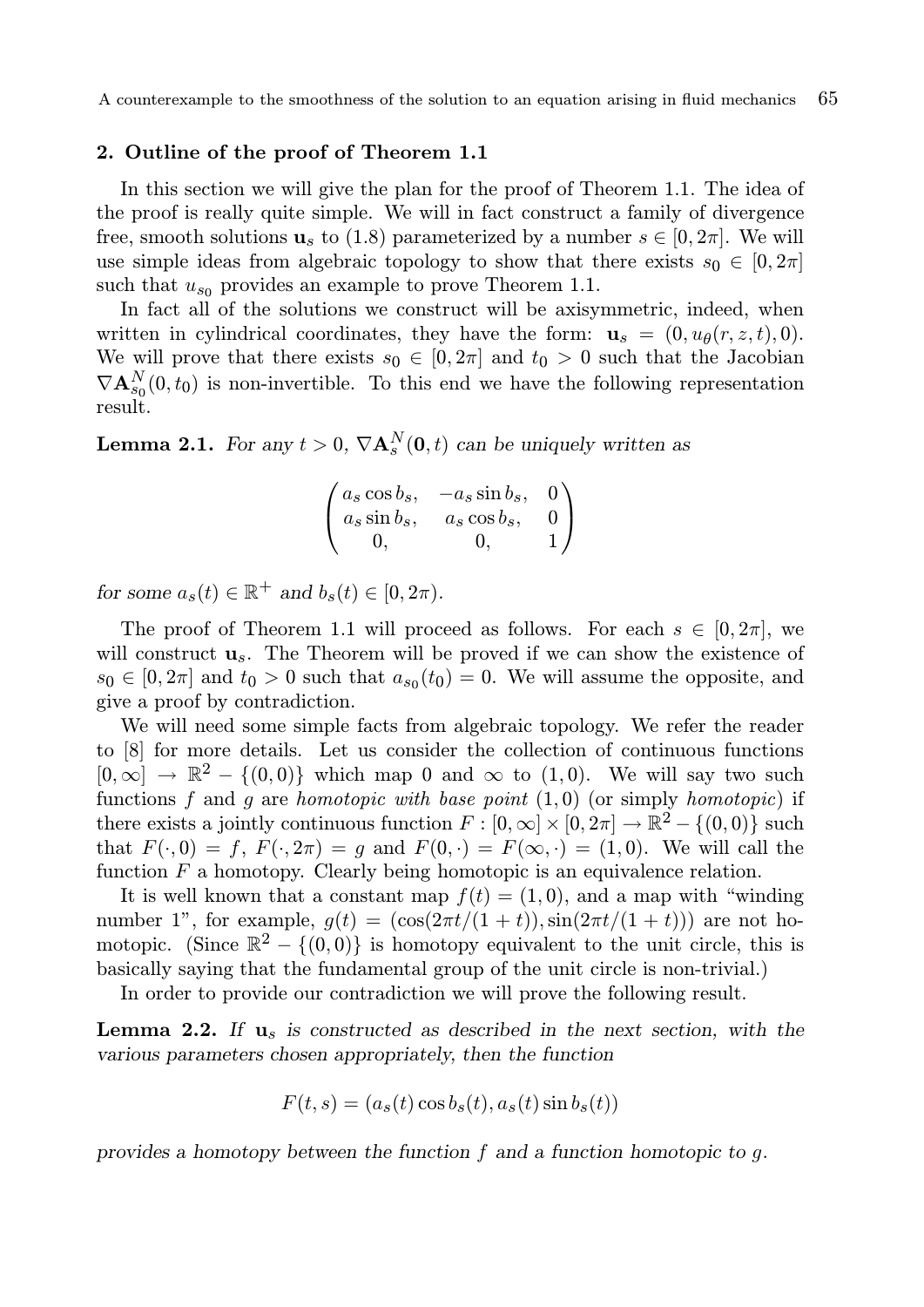#### 3. Properties of the operator Γ

We will not prove the smoothness of solution to  $(1.7)$ ; it can be done in a very standard way, using the estimates to parabolic equations given for example in [5]. Let us only summarize the main result here. This will show that the function  $F$ described in Lemma 2.2 is continuous on any compact subset of  $[0, \infty) \times [0, 2\pi]$ .

**Lemma 3.1.** Let  $\mathbf{u} \in C_0^{\infty}([0,T) \times \mathbb{R}^3)$  for some  $T > 0$ . Then, in the class of functions  $V_k = \{ \mathbf{v} \in L^2((0,T); L^2_{loc}(\mathbb{R}^3)); \mathbf{v} - \mathbf{x} \in L^2((0,T); W^{k,2}(\mathbb{R}^3)); \frac{\partial \mathbf{v}}{\partial t} \in$  $L^2((0,T);W^{k-2,2}(\mathbb{R}^3))\}, k\geq 2$ , there exists exactly one solution to (1.7). Moreover, this solution is smooth, that is, in  $C^{\infty}((0,T] \times \mathbb{R}^3) \cap C([0,T] \times \mathbb{R}^3)$ , and  $\mathbf{A}^{N}-\mathbf{x}\in L^{2}((0,T);W^{k,2}(\mathbb{R}^{3}))$  for any  $k\geq 0$ . Furthermore the solution depends smoothly upon the choice of  $u$ .

**Remark 3.1.** Note that if **u** belongs to  $L^{\infty}((0,T);\vee 2) \cap L^2((0,T);W^{1,2}(\mathbb{R}^3))$  $\cap L^1((0,T);\vee\infty)$  (the usual information about a weak solution to the Navier-Stokes equations), then  $\mathbf{A}^N - \mathbf{x} \in L^\infty((0,T);W^{1,2}(\mathbb{R}^3)) \cap L^2((0,T);W^{2,2}(\mathbb{R}^3)) \cap$  $L^{\infty}((0,T);\vee\infty)$  and  $\frac{\partial \mathbf{A}^{N}}{\partial t} \in L^{2}((0,T);\vee 2)$ . The proof is essentially the same as the proof of Lemma 3.1 using [5] and is left as an exercise.

**Lemma 3.2.** There exists an interval  $(0, t)$  such that for **u** and  $\mathbf{A}^{N}$  smooth as in Lemma 3.1,  $Q$  is a smooth solution to  $(1.8)$ .

Proof: The existence of the solution can be shown using the Galerkin method combined with standard a priori estimates. We leave the details of the proof to the reader as an exercise.

Now, on the time interval from Lemma 3.2 we see that

$$
\mathbf{Z} = (\nabla \mathbf{A}^N) \mathbf{Q} - \mathbf{I}
$$

obeys the equation (see [2])

(3.1) 
$$
\Gamma \mathbf{Z} = 2\nu \mathbf{Z} \partial_k (\nabla \mathbf{A}^N) \partial_k \mathbf{Q}
$$

in  $\mathbb{R}^3 \times (0,T)$  with the initial condition  $\mathbf{Z}(\mathbf{x},0) = \mathbf{0}$ . Since, for  $\nabla^2 \mathbf{A}^N$  and  $\nabla \mathbf{Q}$ bounded, there exists the unique solution to (3.1), we have  $\mathbf{Z} \equiv \mathbf{0}$  and thus  $\mathbf{Q} = (\nabla \mathbf{A}^N)^{-1}$  pointwise.

Also, we are now in a position to prove Lemma 2.1. Since (1.7) are uniquely solvable, it follows that the solution is axisymmetric and hence we can apply the following result.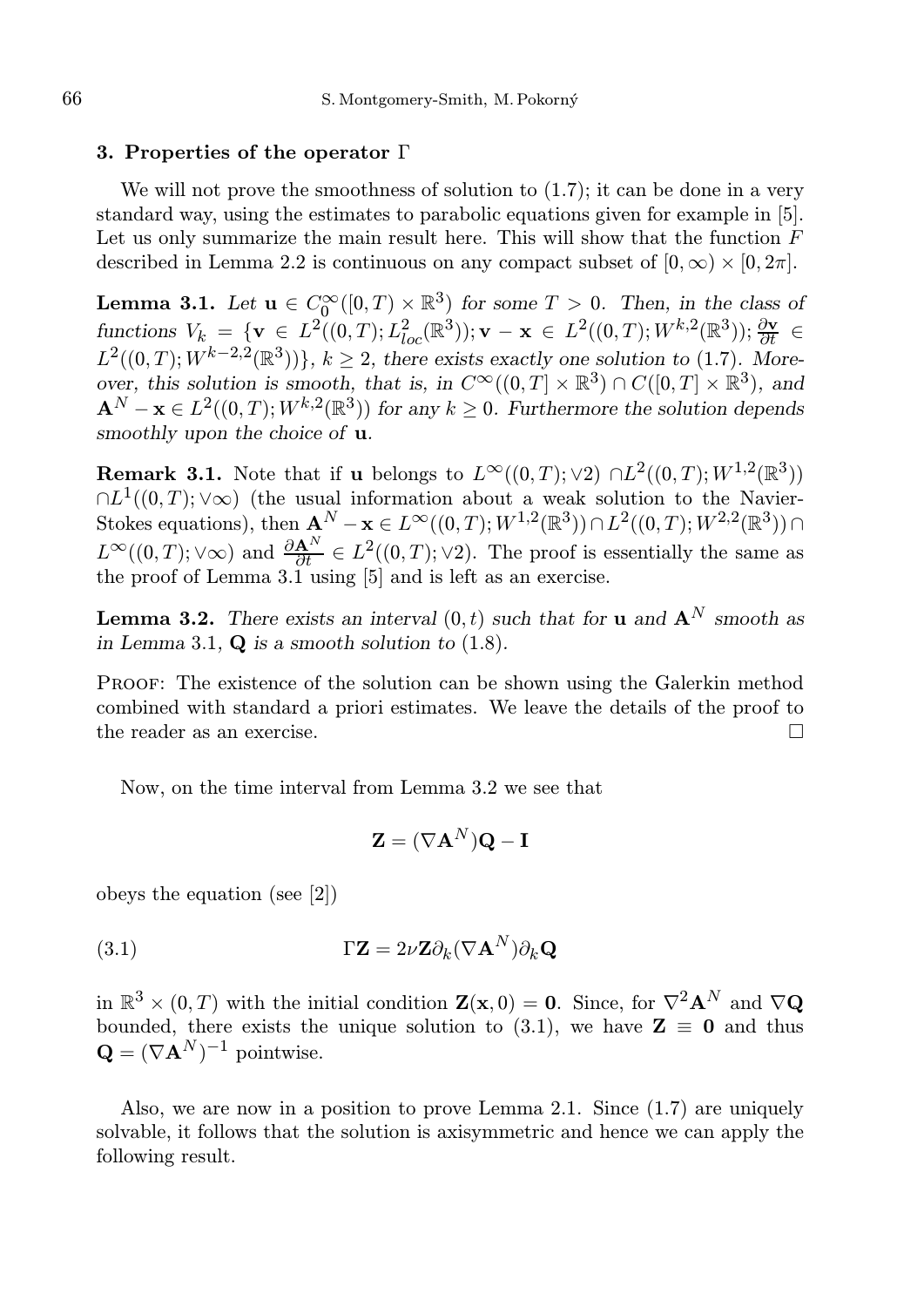**Lemma 3.3.** Let  $\mathbf{F} : \mathbb{R}^2 \to \mathbb{R}^2$  be a vector field which is of the class  $C^1$  on some neighborhood of the origin and, written in polar coordinates,  $F_r$  and  $F_\vartheta$  are independent of  $\vartheta$ . Then

$$
\frac{\partial F_x(\mathbf{0})}{\partial x} = \frac{\partial F_y(\mathbf{0})}{\partial y}, \qquad \frac{\partial F_x(\mathbf{0})}{\partial y} = -\frac{\partial F_y(\mathbf{0})}{\partial x}.
$$

PROOF: Denote  $F_r = f(r)$  and  $F_{\vartheta} = g(r)$ . Then we get

$$
\frac{\partial F_x}{\partial x} = f' \cos^2 \vartheta + \frac{f}{r} \sin^2 \vartheta - g' \sin \vartheta \cos \vartheta + \frac{g}{r} \sin \vartheta \cos \vartheta.
$$

Since  $\lim_{r\to 0} \frac{\partial F_x}{\partial x}$  exists, necessarily

$$
\lim_{r \to 0} \left( f'(r) - \frac{f(r)}{r} \right) = 0 \quad \text{and} \quad \lim_{r \to 0} \left( g'(r) - \frac{g(r)}{r} \right) = 0.
$$

Thus  $\frac{\partial F_x(\mathbf{0})}{\partial x} = f'(0)$ . Next

$$
\frac{\partial F_y}{\partial y} = f' \sin^2 \vartheta + \frac{f}{r} \cos^2 \vartheta + g' \sin \vartheta \cos \vartheta - \frac{g}{r} \sin \vartheta \cos \vartheta
$$

and also  $\frac{\partial F_y(\mathbf{0})}{\partial y} = f'(0)$ . Analogously we get that  $\frac{\partial F_x(\mathbf{0})}{\partial y} = -g'(0)$  and  $\frac{\partial F_y(\mathbf{0})}{\partial x} =$  $g'(0)$ . The lemma is proved.

### 4. Construction of the fluid flow

We will consider the following vector field in cylindrical coordinates:

$$
\mathbf{u}_s = \mathbf{u} = (0, u_\theta(r, z, t), 0)
$$

with  $u_{\theta}(r, z, t) = \alpha(r)\beta(|z|)\gamma_s(t)r$ , where

$$
\alpha(r) = 0 \text{ for } r \ge R^o, \quad \alpha(r) = 1 \text{ for } r \le R^i, \quad \alpha \in C_0^{\infty}([0, \infty)), 0 \le \alpha(r) \le 1
$$
  

$$
\beta(|z|) = 0 \text{ for } |z| \ge Z^o, \beta(|z|) = 1 \text{ for } |z| \le Z^i, \beta \in C_0^{\infty}(\mathbb{R}), \quad 0 \le \beta(r) \le 1
$$
  

$$
\gamma_s(t) = 0 \text{ for } t \ge t_0, \quad \gamma_s(0) = 0, \quad \gamma_s(t) \ge 0
$$
  

$$
\int_0^{\infty} \gamma_s(\tau) d\tau = \int_0^{t_0} \gamma_s(\tau) d\tau = s \in [0, 2\pi].
$$

The vector field u from (4.1) is divergence free and smooth (in Cartesian coordinates  $(x, y, z)$ ). Evidently, there exist  $f<sup>E</sup>$  and  $f<sup>N</sup>$ , smooth axially symmetric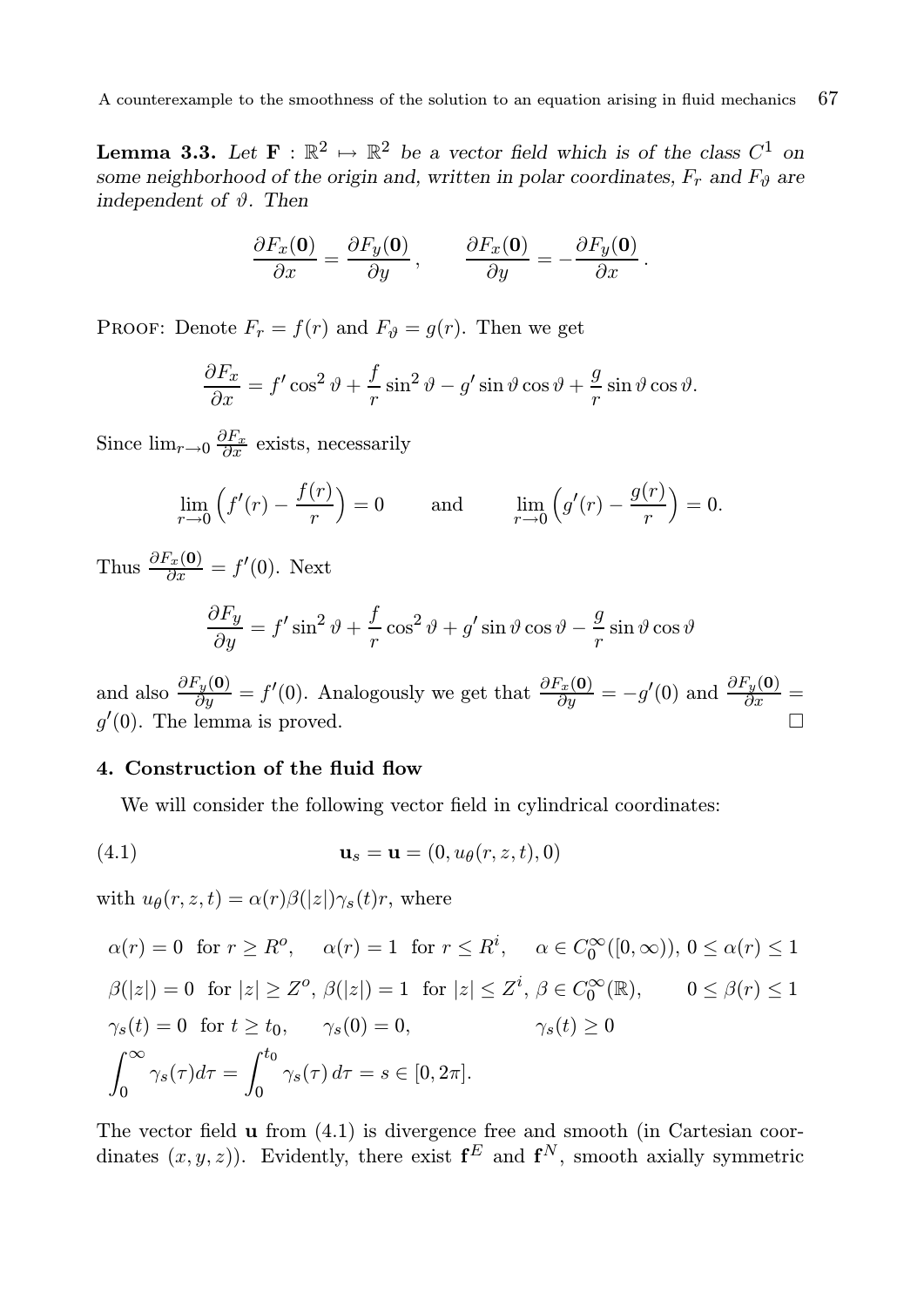vector fields such that u satisfies (with constant pressure) the Euler equations and the Navier-Stokes equations, respectively.

In the cylinder  $|z| \leq Z_i$ ,  $r \leq R_i$  it corresponds to the rotation by the angle s during the time interval  $[0, t_0]$  and outside of the cylinder  $|z| \leq Z^o$ ,  $r \leq R^o$  the fluid does not move at all.

Let us start by analyzing  $A^E$ . This is actually quite easy to compute explicitly. Writing the input vector in cylindrical coordinates, and the output in Cartesian coordinates, we have

$$
\mathbf{A}^{E}(r, z, \vartheta, t_0) = \left(r \cos[\vartheta - s\alpha(r)\beta(|z|)], r \sin[\vartheta - s\alpha(r)\beta(|z|)], z\right)
$$

that is,

$$
\mathbf{A}^{E}(x, y, z, t_{0}) = \qquad \left(x \cos[s\alpha(\sqrt{x^{2} + y^{2}})\beta(|z|)] + y \sin[s\alpha(\sqrt{x^{2} + y^{2}})\beta(|z|)], -x \sin[s\alpha(\sqrt{x^{2} + y^{2}})\beta(|z|)] + y \cos[s\alpha(\sqrt{x^{2} + y^{2}})\beta(|z|)], z\right).
$$

Inside the inner cylinder we have

$$
\nabla \mathbf{A}^E = \begin{pmatrix} \cos s, & \sin s, & 0 \\ -\sin s, & \cos s, & 0 \\ 0, & 0, & 1 \end{pmatrix};
$$

outside the outer cylinder

$$
\nabla \mathbf{A}^E = \begin{pmatrix} 1, & 0, & 0 \\ 0, & 1, & 0 \\ 0, & 0, & 1 \end{pmatrix};
$$

for  $|z| \leq Z_i$ ,  $R_i \leq r \leq R^o$ 

$$
\nabla \mathbf{A}^E = \begin{pmatrix} \cos[s\alpha(r)], & \sin[s\alpha(r)], & 0\\ -\sin[s\alpha(r)], & \cos[s\alpha(r)], & 0\\ 0, & 0, & 1 \end{pmatrix} + \mathbf{M}_1 + \mathbf{M}_2
$$

with

$$
\mathbf{M}_{1} = \begin{pmatrix}\n-s\frac{x^{2}}{r}\sin[s\alpha(r)]\alpha'(r), & s\frac{y^{2}}{r}\cos[s\alpha(r)]\alpha'(r), & 0 \\
-s\frac{x^{2}}{r}\cos[s\alpha(r)]\alpha'(r), & -s\frac{y^{2}}{r}\sin[s\alpha(r)]\alpha'(r), & 0 \\
0, & 0, & 0\n\end{pmatrix},
$$
\n
$$
\mathbf{M}_{2} = \begin{pmatrix}\ns\frac{xy}{r}\cos[s\alpha(r)]\alpha'(r), & -s\frac{xy}{r}\sin[s\alpha(r)]\alpha'(r), & 0 \\
-s\frac{xy}{r}\sin[s\alpha(r)]\alpha'(r), & -s\frac{xy}{r}\cos[s\alpha(r)]\alpha'(r), & 0 \\
0, & 0, & 0\n\end{pmatrix};
$$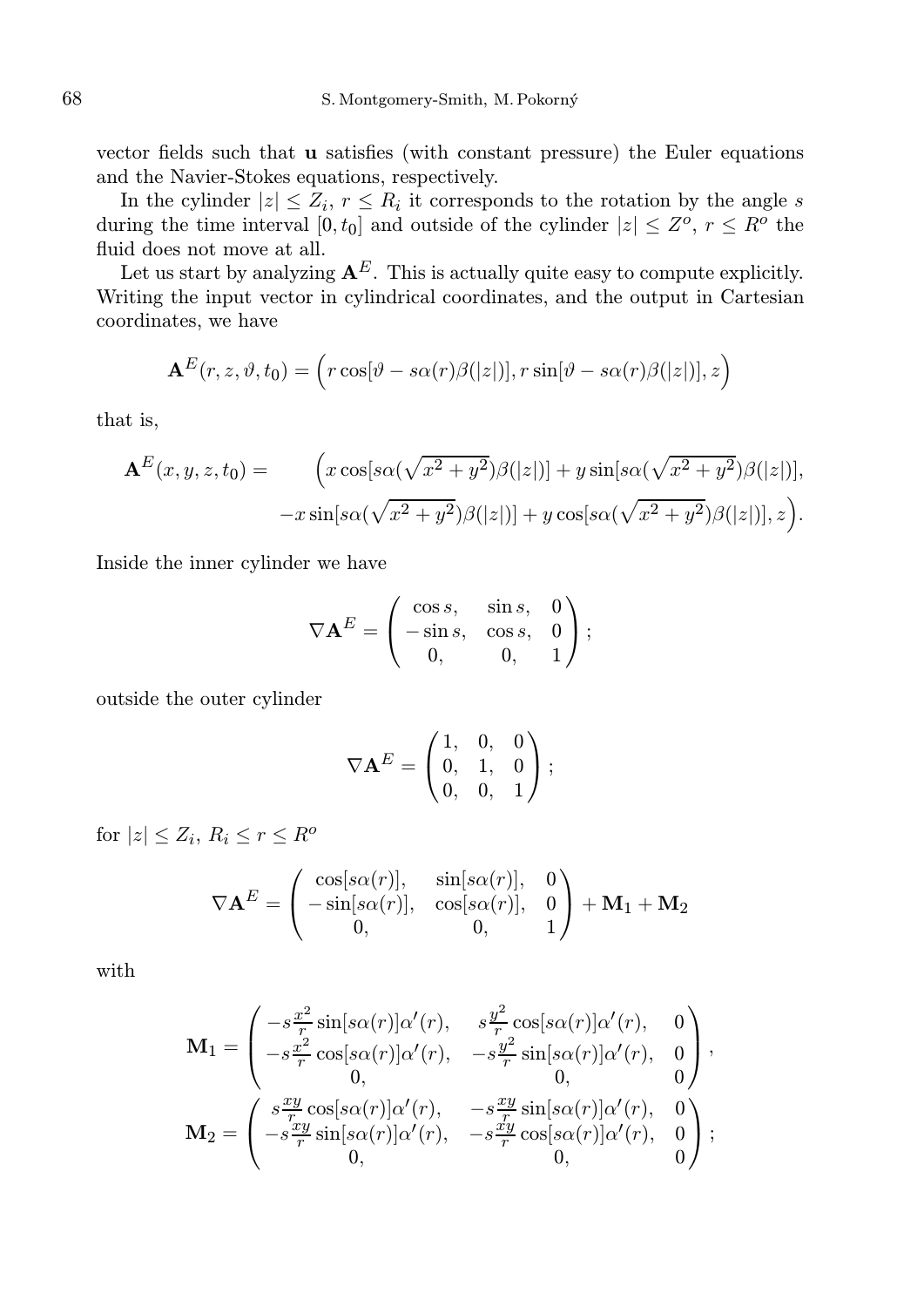for 
$$
Z_i \leq |z| \leq Z^o
$$
,  $r \leq R_i$ \n
$$
\nabla \mathbf{A}^E = \begin{pmatrix} 1, & 0, & -sx \operatorname{sign}(z) \operatorname{sin}[s\beta(|z|)]\beta'(|z|) + sy \operatorname{sign}(z) \operatorname{cos}[s\beta(|z|)]\beta'(|z|) \\ 0, & 1, & -sy \operatorname{sign}(z) \operatorname{sin}[s\beta(|z|)]\beta'(|z|) - sx \operatorname{sign}(z) \operatorname{cos}[s\beta(|z|)]\beta'(|z|) \\ 0, & 0, & 1 \end{pmatrix};
$$

and finally for  $Z_i \leq |z| \leq Z^o$ ,  $R_i \leq r \leq R^o$  we get a combination of the last two cases. We will use the structure of  $\nabla \mathbf{A}^E$  later.

Let us now look at the difference between  $\mathbf{A}^{N}$  and  $\mathbf{A}^{E}$ , our goal being inequality (4.3) below. We have

$$
\frac{\partial}{\partial t}(\mathbf{A}^N - \mathbf{A}^E) + \mathbf{u} \cdot \nabla(\mathbf{A}^N - \mathbf{A}^E) = \nu \Delta \mathbf{A}^N
$$

$$
(\mathbf{A}^N - \mathbf{A}^E)(\mathbf{x}, 0) = \mathbf{0}.
$$

Taking the spatial gradient we get

(4.2) 
$$
\frac{\partial}{\partial t} [\nabla (\mathbf{A}^N - \mathbf{A}^E)] + \mathbf{u} \cdot \nabla [\nabla (\mathbf{A}^N - \mathbf{A}^E)] = \nu \Delta \nabla \mathbf{A}^N - (\nabla (\mathbf{A}^N - \mathbf{A}^E)) \nabla \mathbf{u}.
$$

Now, since

$$
\sup_{t\in[0,t_0]}\|\nabla^3\mathbf{A}^N\|_p\leq C(\|\nabla\mathbf{u}\|_{k,p})
$$

for some k sufficiently large, we have, after testing equation (4.2) by  $|\nabla(\mathbf{A}^N (\mathbf{A}^E)|^{p-2}\nabla(\mathbf{A}^N-\mathbf{A}^E)$ 

$$
\frac{d}{dt} \|\nabla (\mathbf{A}^N - \mathbf{A}^E) \|_p \leq \nu \|\nabla^3 \mathbf{A}^N \|_p + \|\nabla \mathbf{u} \|_\infty \|\nabla (\mathbf{A}^N - \mathbf{A}^E) \|_p.
$$

Thus, as  $\nabla (\mathbf{A}^{N} - \mathbf{A}^{E})(\mathbf{x}, 0) = \mathbf{0}$ , we get

(4.3) 
$$
\sup_{t\in[0,t_0]}\|\nabla(\mathbf{A}^N-\mathbf{A}^E)\|_p\leq \nu C(\|\nabla\mathbf{u}\|_{k,2},t_0)
$$

for all  $p \in (1, \infty]$ .

## 5. The decay of  $\nabla \mathbf{A}^N - \mathbf{I}$

Let us now look in particular at  $\nabla \mathbf{A}^N$  for  $t > t_0$ . We have that  $\nabla \mathbf{A}^N$  satisfies the heat equation

$$
\frac{\partial}{\partial t} (\nabla \mathbf{A}^N) - \nu \Delta (\nabla \mathbf{A}^N) = \mathbf{0} \quad \text{in } \mathbb{R}^3 \times (t_0, \infty)
$$

$$
\nabla \mathbf{A}^N(t_0) \quad \text{given.}
$$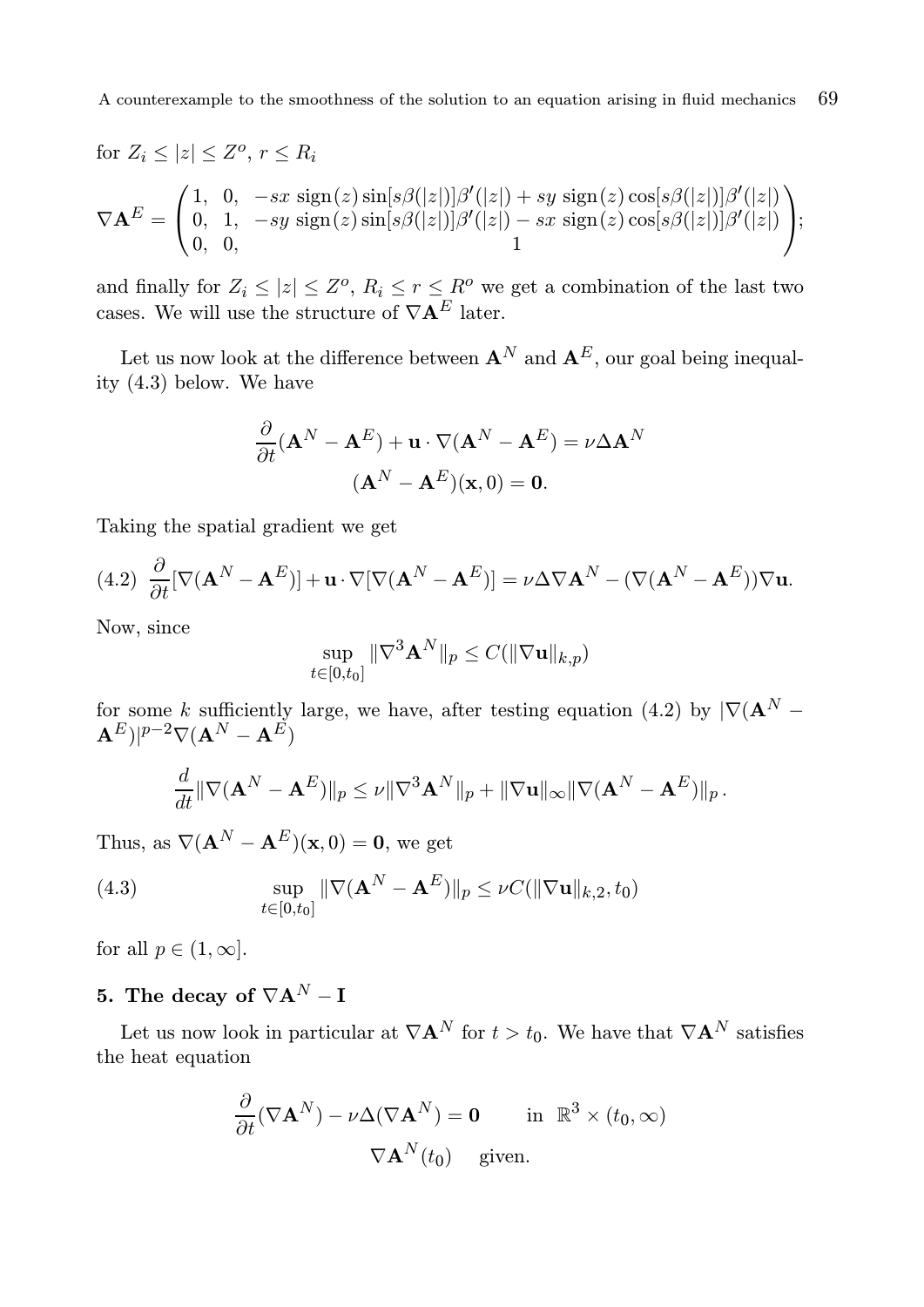Therefore also

$$
\frac{\partial}{\partial t} (\nabla \mathbf{A}^N - \mathbf{I}) - \nu \Delta (\nabla \mathbf{A}^N - \mathbf{I}) = \mathbf{0} \quad \text{in } \mathbb{R}^3 \times (t_0, \infty)
$$

and, especially, at  $\mathbf{x} = \mathbf{0}$ ,

(5.1) 
$$
\nabla \mathbf{A}^{N}(\mathbf{0},t) - \mathbf{I} = \frac{C}{(t-t_0)^{\frac{3}{2}}\nu^{\frac{3}{2}}} \int_{\mathbb{R}^3} e^{-\frac{|\mathbf{p}|^2}{4\nu(t-t_0)}} (\nabla \mathbf{A}^{N} - \mathbf{I})(\mathbf{p},t_0) d\mathbf{p}.
$$

Our first goal will be to show that the function  $F$  in Lemma 2.2 satisfies  $F(t, s) \to (1, 0)$  as  $t \to \infty$  uniformly in  $s \in [0, 2\pi]$ . This will complete the proof that F is continuous on  $[0, \infty] \times [0, 2\pi]$ , and that  $F(\infty, s) = (1, 0)$ , so that F is indeed a homotopy.

We have that  $\nabla \mathbf{A}^N - \mathbf{I} = (\nabla \mathbf{A}^N - \nabla \mathbf{A}^E) + (\nabla \mathbf{A}^E - \mathbf{I})$ . Using the fact that  $\nabla \mathbf{A}^E(\mathbf{p}, t_0) - \mathbf{I}$  has bounded support and  $\|\nabla (\mathbf{A}^N - \mathbf{A}^E)\|_{p}(t_0) \leq C$ , we use the Hölder inequality and end up with

$$
|\nabla \mathbf{A}^N(\mathbf{0},t)-\mathbf{I}| \leq \frac{C}{(t-t_0)^a}
$$

with some positive power a (C may depend on any constants which appeared above, but is independent of the time).

Since it is clear that  $F(\cdot, 0)$  is the constant function, the proof of Lemma 2.2 will be complete when we have shown that  $F(\cdot, 2\pi)$  is homotopic to the function whose winding number is 1, at least if  $\nu$ ,  $R^o - R_i$ , and  $Z^o - Z_i$  are small enough.

It is clear that the representation of  $\nabla A_{2\pi}^{E}(\cdot,0)$  has this property. So let us put  $s = 2\pi$ . We need to show that  $\nabla \mathbf{A}_{2\pi}^E(\cdot,0) - \nabla \mathbf{A}_{2\pi}^N(\cdot,0)$  is small enough to construct a linear homotopy between the representation of  ${\bf A}_{2\pi}^E(\cdot,0)$  and  $F(\cdot,2\pi)$ that does not pass through (0,0). We have already shown this property for  $t \leq t_0$ in equation (4.3), at least when  $\nu$  is sufficiently small. So all that remains is to show the following result.

**Lemma 5.1.** There exist  $\varepsilon_1$  and  $\varepsilon_2 > 0$  such that if  $\max\{R^o - R_i, Z^o - Z_i\} \leq \varepsilon_1$ and  $\nu \leq \varepsilon_2(\varepsilon_1)$  then for  $s = 2\pi$ ,  $|\nabla \mathbf{A}^N - \mathbf{I})(\mathbf{0}, t)| \leq \frac{1}{10}$  for any  $t \geq t_0$ .

PROOF: We denote by  $I_1$  the part of integral (5.1) with  $(\nabla \mathbf{A}^N - \mathbf{I})(\mathbf{p}, t_0)$  replaced by  $(\nabla \mathbf{A}^N - \nabla \mathbf{A}^E)(\mathbf{p}, t_0)$ , and by  $I_2-I_5$  the parts of integral (5.1) with  $(\nabla \mathbf{A}^N - \nabla \mathbf{A}^E)(\mathbf{p}, t_0)$  $\mathbf{I}(\mathbf{p}, t_0)$  replaced by  $(\nabla \mathbf{A}^E - \mathbf{I})(\mathbf{p}, t_0)$ ; namely by  $I_2$  the integral over the inner cylinder, by  $I_3$  over the cylinder  $C(R^o, Z_i)$  without the inner cylinder, by  $I_4$  the integral over the outer cylinder  $C(R^o, Z^o)$  minus the cylinder  $C(R^o, Z_i)$  and finally by  $I_5$  over the complement of the outer cylinder.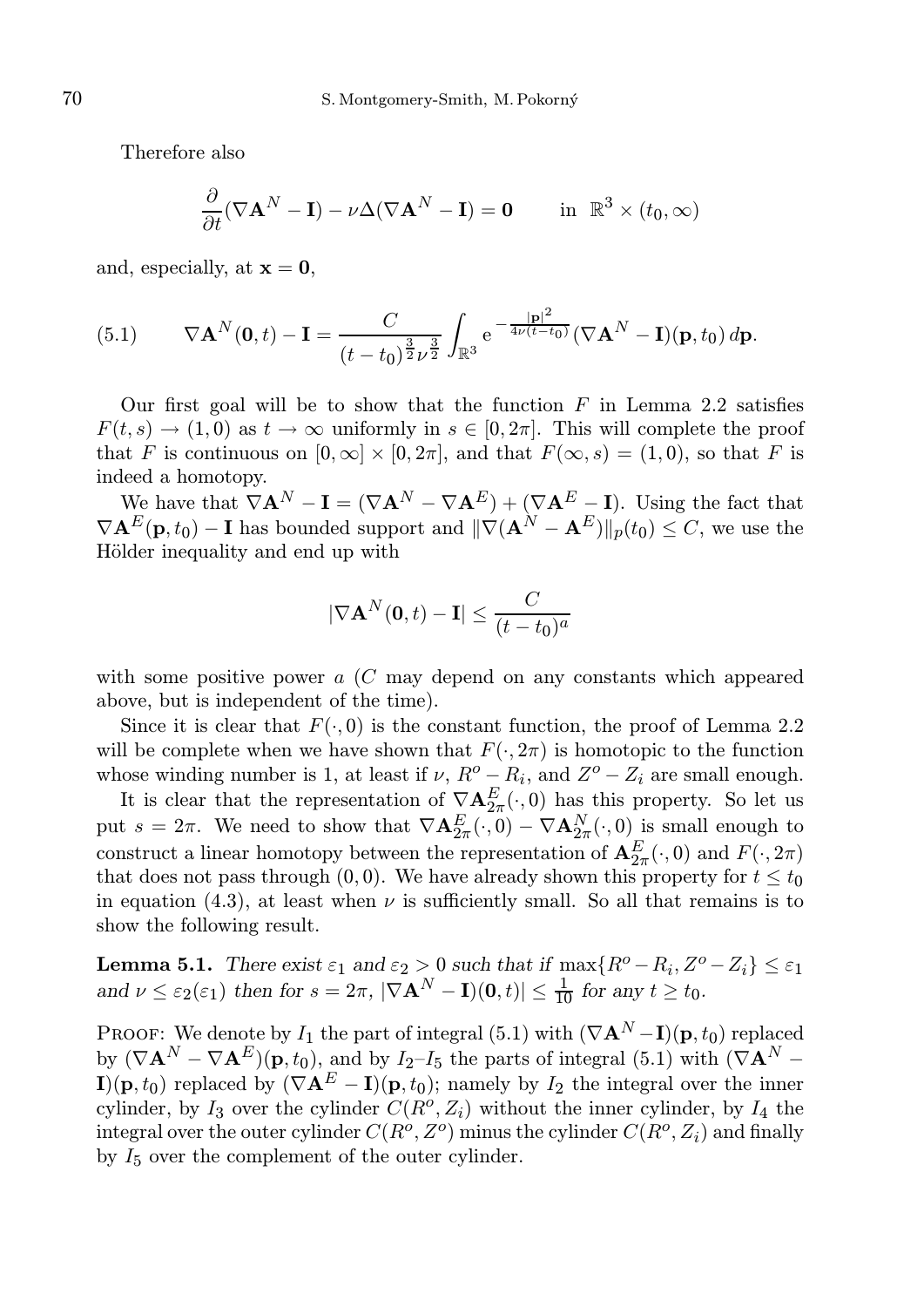Evidently,  $I_2 = I_5 = 0$  since  $s = 2\pi$ . Let us now consider  $I_3$ . If we rewrite  $\nabla A^{E}(\mathbf{0}, t_0) - \mathbf{I}$  (in Cartesian components) into the cylindrical coordinates, we get that it is equal to  $M_0 + M_1 + M_2$  with

$$
\mathbf{M}_0 = \begin{pmatrix}\n\cos[2\pi\alpha(r)] - 1, & \sin[2\pi\alpha(r)], & 0 \\
-\sin[2\pi\alpha(r)], & \cos[2\pi\alpha(r)] - 1, & 0 \\
0, & 0, & 0\n\end{pmatrix},
$$
\n
$$
\mathbf{M}_1 = \begin{pmatrix}\n-2\pi r \sin[2\pi\alpha(r)]\alpha'(r) \cos^2\vartheta, & 2\pi r \cos[2\pi\alpha(r)]\alpha'(r) \sin^2\vartheta, & 0 \\
-2\pi r \cos[2\pi\alpha(r)]\alpha'(r) \cos^2\vartheta, & -2\pi r \sin[2\pi\alpha(r)]\alpha'(r) \sin^2\vartheta, & 0 \\
0, & 0, & 0\n\end{pmatrix},
$$
\n
$$
\mathbf{M}_2 = \begin{pmatrix}\n2\pi r \cos[2\pi\alpha(r)]\alpha'(r) \sin\vartheta \cos\vartheta, & -2\pi r \sin[2\pi\alpha(r)]\alpha'(r) \sin\vartheta \cos\vartheta, & 0 \\
-2\pi r \sin[2\pi\alpha(r)]\alpha'(r) \sin\vartheta \cos\vartheta, & -2\pi r \cos[2\pi\alpha(r)]\alpha'(r) \sin\vartheta \cos\vartheta, & 0 \\
0, & 0, & 0\n\end{pmatrix}.
$$

The heat kernel is independent of the angle  $\vartheta$ ; after integration over it the matrix  $M_2$  disappears and from  $M_1$  we are left with integrals of the type

$$
\frac{C}{(t-t_0)^{\frac{3}{2}}\nu^{\frac{3}{2}}}\int_{\substack{R_i \le r \le R^o\\|z| \le \mathbb{Z}_i}} e^{-\frac{r^2 + z^2}{4\nu(t-t_0)}} r^2 \sin[2\pi\alpha(r)]\alpha'(r) dr dz
$$

(in some terms, sin is replaced by cos). Using the standard change of variables and integrating over the z variable we end up with

$$
C\int_{\frac{R_i}{\sqrt{\nu(t-t_0)}}\leq u\leq \frac{R^o}{\sqrt{\nu(t-t_0)}}} e^{-\frac{u^2}{4}} u^2 \sin\left(2\pi\alpha(u\sqrt{\nu(t-t_0)})\right) \alpha'(u\sqrt{\nu(t-t_0)}) du.
$$

Now the application of the Taylor theorem on the function  $e^{-\frac{u^2}{4}}u^2$  yields

$$
e^{-\frac{u^2}{4}}u^2 = e^{-\frac{R_i^2}{4\nu(t-t_0)}}\frac{R_i^2}{\nu(t-t_0)} + e^{-\frac{\xi^2}{4}}\left(2\xi - \frac{\xi^3}{2}\right)\left(u - \frac{R_i}{\sqrt{\nu(t-t_0)}}\right),
$$

where  $\xi \in (\frac{R_i}{\sqrt{\nu(t+1)}})$  $\frac{R_i}{\nu(t-t_0)}, \frac{R^o}{\sqrt{\nu(t-t_0)}}$ ). Moreover

$$
\int_{\frac{R_i}{\sqrt{\nu(t-t_0)}}\leq u\leq \frac{R^o}{\sqrt{\nu(t-t_0)}}}\sin\left(2\pi\alpha(u\sqrt{\nu(t-t_0)})\right)\alpha'(u\sqrt{\nu(t-t_0)}) du = 0.
$$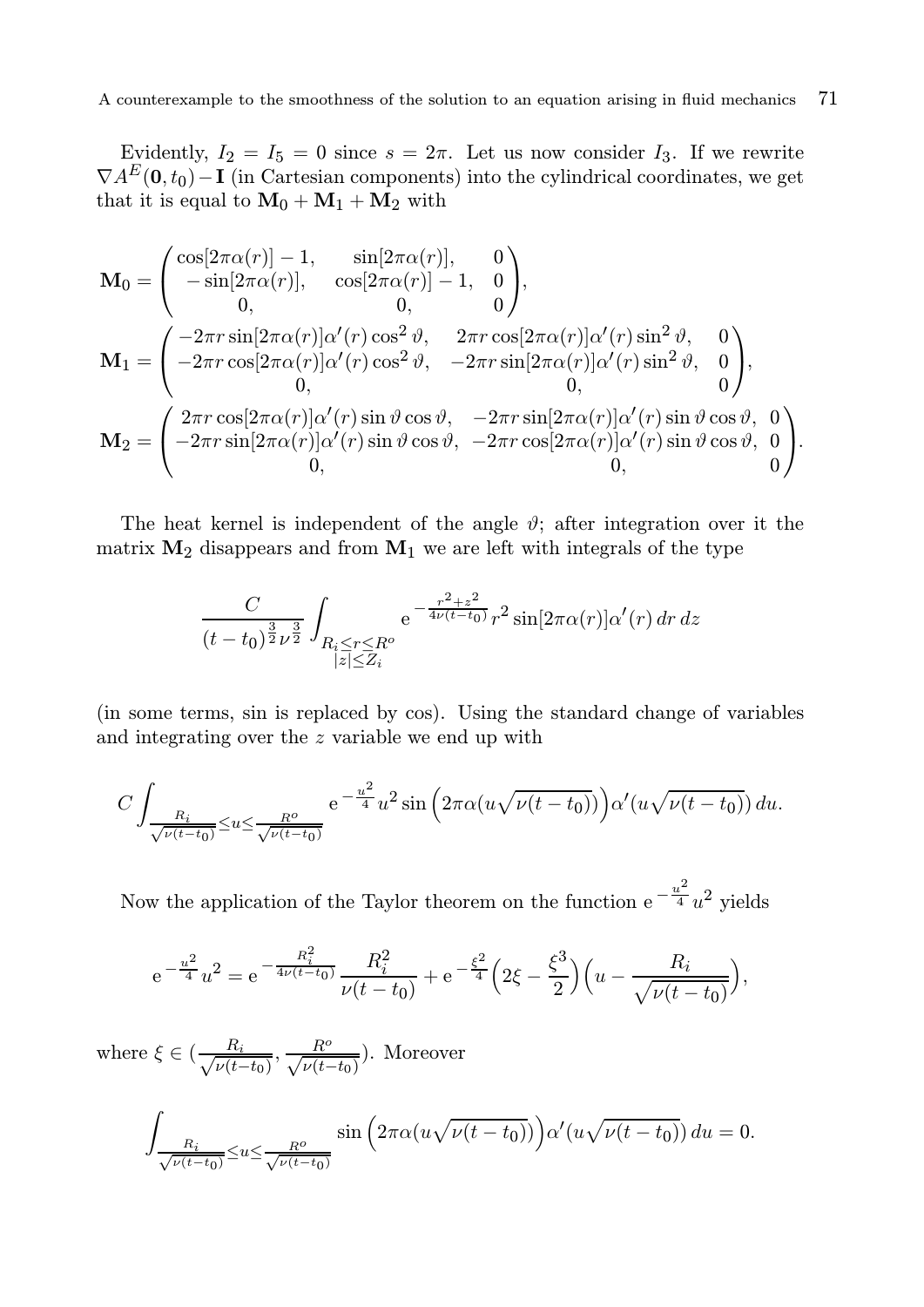A similar argument can be applied also on terms coming from  $M_0$ . Thus we have

$$
|I_3| \leq Ce^{-\frac{R_i^2}{4\nu(t-t_0)}} \left( \frac{2R^o}{\sqrt{\nu(t-t_0)}} + \frac{(R^o)^3}{\left(\sqrt{\nu(t-t_0)}\right)^3} \right)
$$
  

$$
u \in \left(\frac{R_i}{\sqrt{\nu(t-t_0)}}, \frac{R^o}{\sqrt{\nu(t-t_0)}}\right) \left|\frac{\alpha'(u\sqrt{\nu(t-t_0)})\left|\frac{(R^o - R_i)^2}{\nu(t-t_0)}\right|}{\nu(t-t_0)} + e^{-\frac{R_i^2}{4\nu(t-t_0)}} (R^o - R_i) \frac{R^o}{\sqrt{\nu(t-t_0)}}.
$$

We can choose  $\alpha(r)$  in such a way that  $\alpha'(r) \leq \frac{C}{R^o - R_i}$  and as

$$
e^{-\frac{R_i^2}{4\nu(t-t_0)}}\left(\sqrt{\nu(t-t_0)}\right)^a \leq C(a, R_i)
$$

for any  $a \in \mathbb{R}$ , we finally get

$$
|I_3| \leq C(R^o - R_i)
$$

with the constant in particular independent of  $\nu$  and  $t$ . Therefore for the "boundary layer" sufficiently thin, this term can be done arbitrarily small, independently of the viscosity and the time.

Similarly we can estimate  $I_4$ ; here  $(\nabla \mathbf{A}^E)^{i=1,2}_{i,3}$  $i_{i,3}^{i=1,2}(\mathbf{p},t_0)$  are odd functions in z and thus we get zero after the integration of the  $z$  variable. For the components  $i, j; i, j = 1, 2$  proceed similarly as above and end up with the following integral

$$
\int_{\Omega} e^{-\frac{u^2 + v^2}{4}} u^2 \sin \left( 2\pi \alpha \left[ u \sqrt{\nu (t - t_0)} \right] \beta \left[ |v| \sqrt{\nu (t - t_0)} \right] \right) \alpha' \left( u \sqrt{\nu (t - t_0)} \right) du dv
$$
\nwith  $\Omega = \{ (u, v) : \frac{R_i}{\sqrt{R_i}} \le u \le \frac{R^{\circ}}{\sqrt{R_i}} \le \frac{Z_i}{\sqrt{R_i}} \le |v| \le \frac{Z^{\circ}}{\sqrt{R_i}} \}$ . But

with  $\Omega = \{(u, v); \frac{R_i}{\sqrt{\nu(t+1)}}\}$  $\frac{R_i}{\nu(t-t_0)} \leq u \leq \frac{R^o}{\sqrt{\nu(t-t_0)}}, \frac{Z_i}{\sqrt{\nu(t-t_0)}}$  $\frac{Z_i}{\nu(t-t_0)} \leq |v| \leq \frac{Z^o}{\sqrt{\nu(t-t_0)}}$ . But now  $\beta \neq 1$  and we cannot proceed as above. Nevertheless, we get that the integral above is bounded by

$$
C(Z^{o} - Z_i)(\nu(t - t_0))^{a} e^{-\frac{R_i^2 + Z_i^2}{4\nu(t - t_0)}}
$$

with the constant independent of  $\nu$  and t. Thus, if  $Z^o - Z_i$  is small, we get that also  $I_4$  is small.

Finally,

$$
|I_1| \leq \frac{C}{\left(\nu(t-t_0)\right)^{\frac{3}{2}}} \int_{\mathbb{R}^3} e^{-\frac{|\mathbf{p}|^2}{4\nu(t-t_0)}} |\nabla \mathbf{A}^N - \nabla \mathbf{A}^E|(\mathbf{p}, t_0) d\mathbf{p}
$$
  

$$
\leq C \|\nabla \mathbf{A}^N - \nabla \mathbf{A}^E\|_{\infty}(t_0) \leq \nu C (R^o - R_i, Z^o - Z_i, t_0).
$$

 $\Box$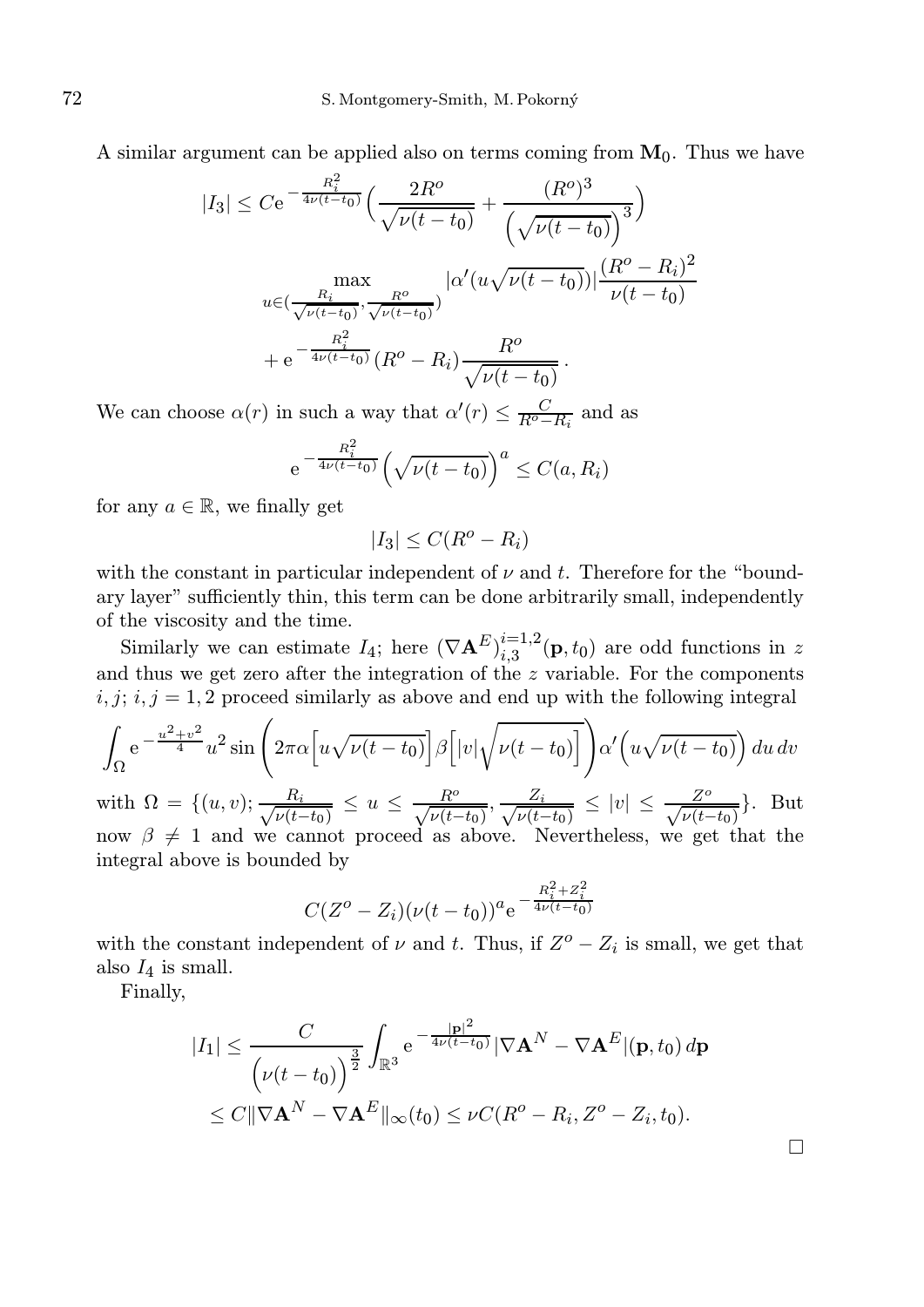**Remark 5.1.** We have shown that  $A^N$  may have no smooth inverse. However it would be more interesting to provide an example in which it can be shown that  ${\bf A}^N$  has no inverse at all. Looking at the representation of  $\nabla {\bf A}^E_s({\bf 0},t_0)$  it is not difficult to see that  $\nabla^2 \mathbf{A}_s^E(\mathbf{0}, t_0)$  is odd in x and y and therefore, since the same holds also for  $\nabla^2 \mathbf{A}_s^N(\mathbf{0}, t_0)$ , we get that  $\nabla^2 \mathbf{A}_s^N(\mathbf{0}, t) = \mathbf{0}$  for any  $t > t_0$  and any  $s \in [0, 2\pi]$  and thus  $\mathbf{A}^N$  is in fact invertible with a non-smooth inverse.

#### 6. The probabilistic approach

Here we will describe a probabilistic approach to solving equation (1.6). For simplicity let us consider the case when the forcing term  $f = 0$ . We will not be rigorous.

We will suppose that we have found **u** using equation (1.5). Now let  $\mathbf{b}_t$  be a Brownian motion in 3 dimensions, starting at the origin. Define  $\tilde{\mathbf{u}}(\mathbf{x}, t)$  $u(x + 2\nu b_t, t)$ . Let  $\tilde{m}$  be a random vector field that satisfies the equations

(6.1) 
$$
\frac{\partial \widetilde{\mathbf{m}}}{\partial t} + \widetilde{\mathbf{u}} \cdot \nabla \widetilde{\mathbf{m}} + \widetilde{\mathbf{m}} \cdot (\nabla \widetilde{\mathbf{u}})^T = 0 \text{ in } \mathbb{R}^3 \times (0, T)
$$

$$
\widetilde{\mathbf{m}}(\mathbf{x}, 0) = \mathbf{u}_0(\mathbf{x}) \text{ in } \mathbb{R}^3.
$$

Now let  $\overline{\mathbf{m}}(\mathbf{x}, t) = \mathbf{m}(x - 2\nu \mathbf{b}_t, t)$ . Then  $\mathbf{m}(\mathbf{x}, t) = E(\overline{\mathbf{m}}(\mathbf{x}, t))$  satisfies equation (1.6). (Here  $E(\cdot)$  represents the expected value.)

The reason why this works is because of the Itô formula. We have that

$$
\frac{\partial \overline{\mathbf{m}}}{\partial t} + \mathbf{u} \cdot \nabla \overline{\mathbf{m}} + \overline{\mathbf{m}} \cdot (\nabla \mathbf{u})^T = \nu \Delta \overline{\mathbf{m}} + 2\nu \frac{\partial \mathbf{b}}{\partial t} \cdot \nabla \overline{\mathbf{m}},
$$

and taking expectations the result follows.

The solution to equation  $(6.1)$  can be computed as follows. Suppose that the initial value of  **satisfies equation**  $(1.3)$ **. Then if** 

$$
\frac{\partial \alpha_i}{\partial t} + \tilde{\mathbf{u}} \cdot \nabla \alpha_i = 0
$$

$$
\frac{\partial \beta_i}{\partial t} + \tilde{\mathbf{u}} \cdot \nabla \beta_i = 0
$$

then

$$
\widetilde{\mathbf{m}}(\mathbf{x},t) = \sum_{i=1}^{R} \beta_i(\mathbf{x},t) \nabla \alpha_i(\mathbf{x},t)
$$

is the solution to system  $(6.1)$ . But the transport equations are easily solved by  $\alpha_i(\mathbf{x}, t) = \alpha_i(\tilde{\mathbf{A}}(\mathbf{x}, t), 0)$  and  $\beta_i(\mathbf{x}, t) = \beta_i(\tilde{\mathbf{A}}(\mathbf{x}, t), 0)$ , where  $\tilde{\mathbf{A}}$  is the back to coordinates map induced by the flow  $\tilde{u}$ .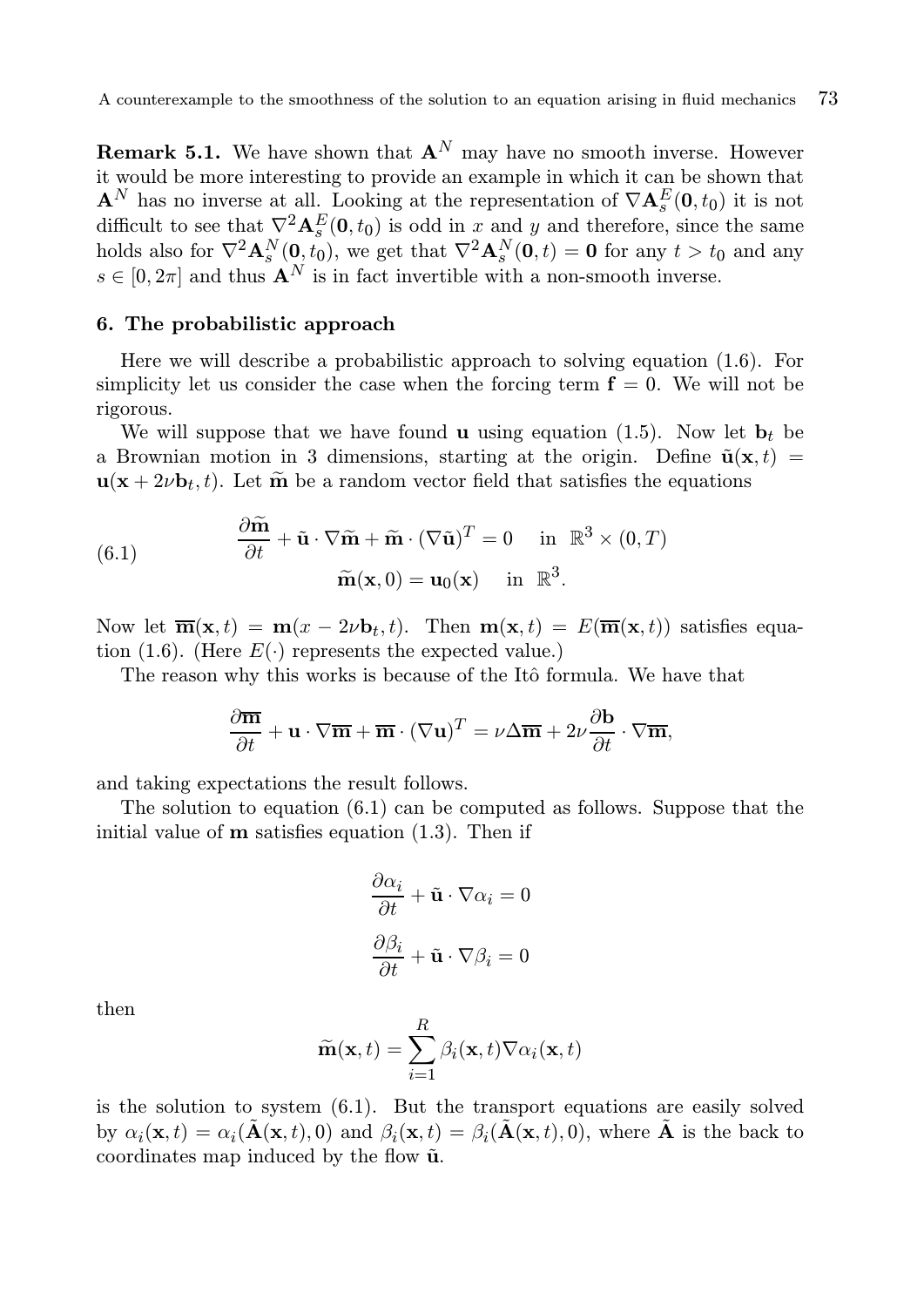This can be used to obtain the following plausibility argument for the regularity of the Navier-Stokes equations. Let  $W^{-1,\widetilde{BMO}}$  denote the space of functions from  $\mathbb{R}^3$  for which minus one derivative is in the space of functions of bounded mean oscillation. It is known that the space  $L^{\infty}(I;W^{-1,BMO})$  is a critical space for proving regularity for the Navier-Stokes equations (see below). That is, if one can show that the solution to the Navier-Stokes equations is uniformly in time in any space better than  $W^{-1,BMO}$  (such as  $W^{-1+\epsilon,BMO}$  for any  $\epsilon > 0$ ), then the solution is regular.

Now if the initial data are very nice, then by using some partition of unity argument, we may suppose that indeed the initial value of m does satisfy equation (1.3) for some finite value of R, where the initial values of  $\alpha_i$  and  $\beta_i$  are compactly supported smooth functions. Then it is easy to see that the solutions for  $\alpha_i$  and  $\beta_i$  provided by the transport equations stay uniformly in  $L^{\infty}$ . Thus it follows that  $\nabla \alpha_i$  is uniformly in the space  $W^{-1,BMO}$ .

Thus  $\widetilde{\mathbf{m}}$  is a finite sum of a product of functions uniformly in  $L^{\infty}$  and functions uniformly in  $W^{-1,BMO}$ . Thus it might seem that we are close to showing that  $u$  (which is the Leray projection of an average of translations of  $\tilde{m}$ ) is in a space that is critical for proving regularity.

There are some large, probably insurmountable problems with this approach. The lesser problem is that we need a space that is better than critical. The bigger problem is that the space created by taking the convex closure of products of bounded functions and functions in  $W^{-1,BMO}$  is not really a well defined space, in that it encompasses every function.

Criticality of  $L^{\infty}(I;W^{-1,BMO})$ : Let us present a formal proof of this fact, in the case of the Cauchy problem with zero right-hand side. Let u be the solution to the Navier-Stokes equations which belongs to the space  $L^{\infty}(I; W^{-1,BMO})$ . Multiply equation  $(1.5)_1$  by  $\Delta u$  and integrate over  $\mathbb{R}^3$ . Notice also that

$$
\left| \int \Delta \mathbf{u} \cdot (\mathbf{u} \cdot \nabla \mathbf{u}) \right| = \left| \int \frac{\partial}{\partial x_i} \mathbf{u} \cdot \left( \frac{\partial}{\partial x_i} \mathbf{u} \cdot \nabla \right) \mathbf{u} \right| \leq ||\nabla \mathbf{u}||_3^3.
$$

Then

$$
\frac{1}{2}\frac{d}{dt}\|\nabla\mathbf{u}\|_{2}^{2} + \nu\|\nabla^{2}\mathbf{u}\|_{2}^{2} \leq \|\nabla\mathbf{u}\|_{3}^{3}.
$$

Using the inequality

$$
\|\nabla\mathbf{u}\|_3 \leq C \|\mathbf{u}\|_{-1,BMO}^{\frac{1}{3}} \|\nabla^2\mathbf{u}\|_2^{\frac{2}{3}}
$$

(see [9]) we get

(6.2) 
$$
\frac{d}{dt} \|\nabla \mathbf{u}\|_2^2 + \nu \|\nabla^2 \mathbf{u}\|_2^2 \leq C \|\mathbf{u}\|_{-1, BMO} \|\nabla^2 \mathbf{u}\|_2^2
$$